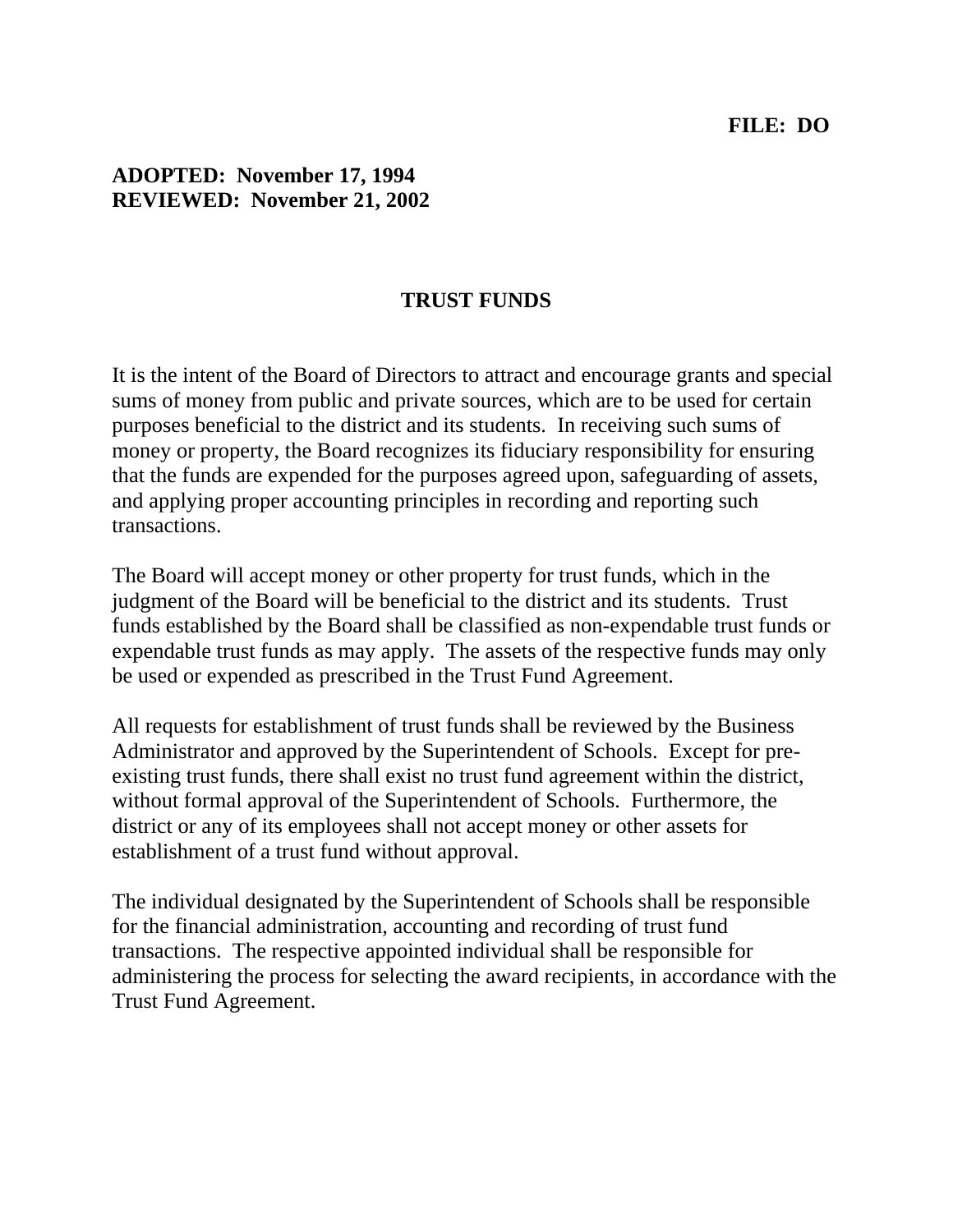It is the Policy of the Board to centralize and consolidate the accounting and cash management of trust fund assets. It is the Board's intent to maximize interest earnings, for trust funds, through the use of Certificates of Deposit and similar safe and prudent deposits in interest bearing accounts, in local banking institutions, which shall fully insure such deposits. The designated individual is responsible for the prudent management of trust fund investments.

### DEFINITIONS:

- 1. Expendable Trust Fund: An expendable Trust is created by the Board of Directors to account for money and other property that is received by a school system which is to be held in trust and is to be used in accordance with the terms of a trust agreement. All assets of an expendable trust fund may be used, and thus expended, to carry out the objectives of the trust agreement, which generally restricts the purpose for which assets of the expendable fund may be used.
- 2. Non-Expendable Trust Fund: A non-expendable trust fund is created by the Board of Directors to account for money and/or property received by a school system, the principal amount of which is to be retained intact, the income of which is restricted by a trust agreement
- 3. Limited-Life Trust: A non-expendable trust, which continues its operation for a time specified by the trust agreement. At the expiration of the time prescribed, the non-expendable trust becomes an expendable trust, thereby permitting the assets of the fund to be used, distributed, or expended for the purposes prescribed by the trust agreement.
- 4. Perpetual Trust: A non-expendable trust, which by its terms is to continue in operation as long as the principal amount is retained intact or as long as the school system continues its operations.
- 5. Trust Agreement: Written agreement between donor and unit, which prescribes the purpose of the trust, restrictions placed upon money or property, life of the trust, and other information pertinent to carrying out the wishes of the donor.
- 6. Trust Fund Principal: The amount of the original contribution in establishing a trust fund.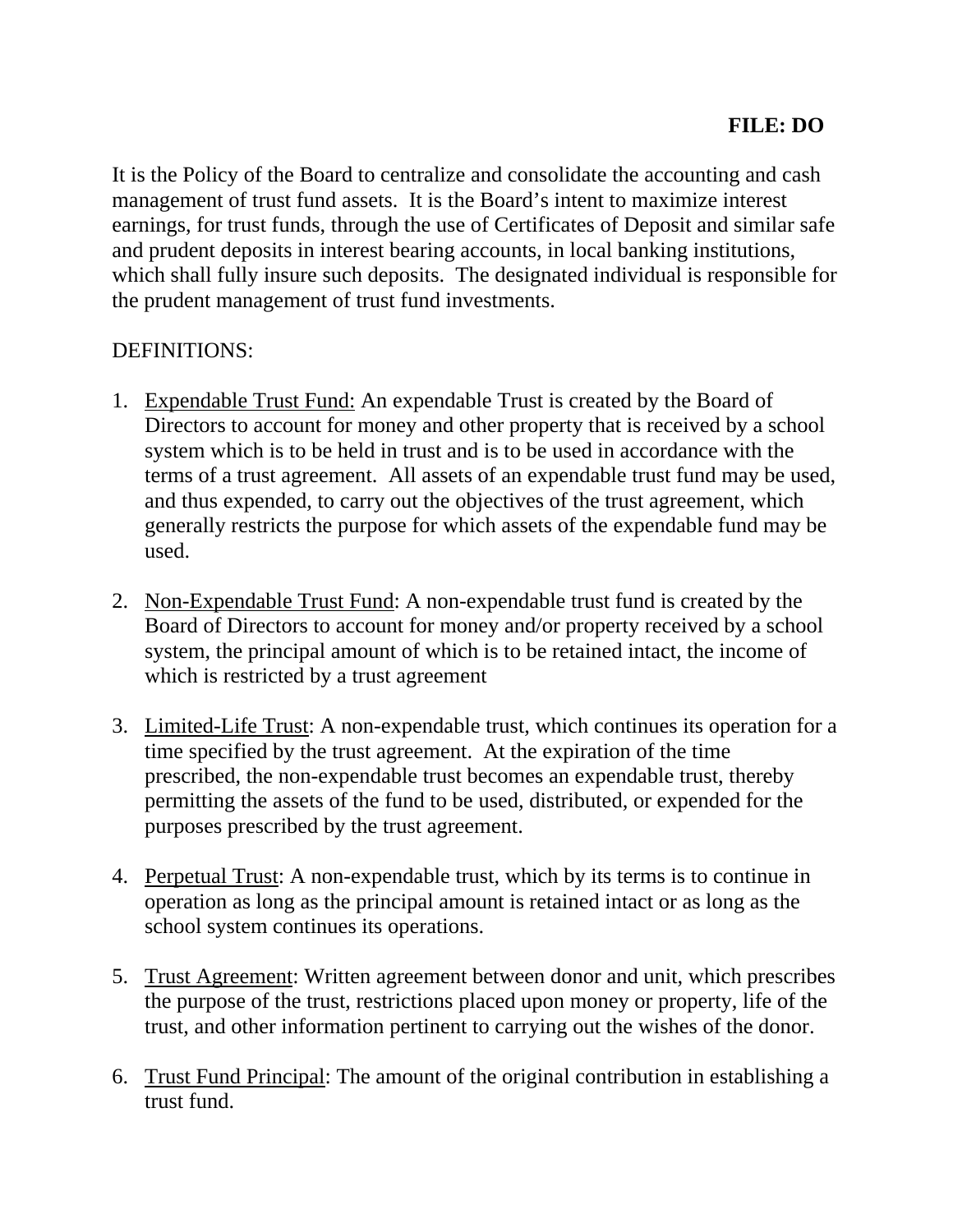## MAINE SCHOOL ADMINISTRATIVE DISTRICT NO. 54

# REQUEST FOR ESTABLISHMENT OF A TRUST FUND

| Date                                                       |                                                                                                                      |  |  |
|------------------------------------------------------------|----------------------------------------------------------------------------------------------------------------------|--|--|
| Name(s) of Contributor(s)                                  | <u> 1980 - Johann Stein, marwolaethau a bhann an t-Amhair an t-Amhair an t-Amhair an t-Amhair an t-Amhair an t-A</u> |  |  |
| Name of Trust Fund                                         |                                                                                                                      |  |  |
| School Identified                                          |                                                                                                                      |  |  |
| <b>Trust Fund Principal</b>                                |                                                                                                                      |  |  |
| <b>Individual Responsible</b>                              |                                                                                                                      |  |  |
| <b>Classification of Trust Fund Principal:</b>             | Non-Expendable ______<br>Expendable ______                                                                           |  |  |
| Term of Trust Fund:                                        | Perpetual _________<br>Limited-Life _____                                                                            |  |  |
| <b>TRUST FUND AGREEMENT:</b>                               |                                                                                                                      |  |  |
| Purpose:                                                   |                                                                                                                      |  |  |
|                                                            |                                                                                                                      |  |  |
|                                                            |                                                                                                                      |  |  |
| Assets are restricted and may only be expanded as follows: |                                                                                                                      |  |  |